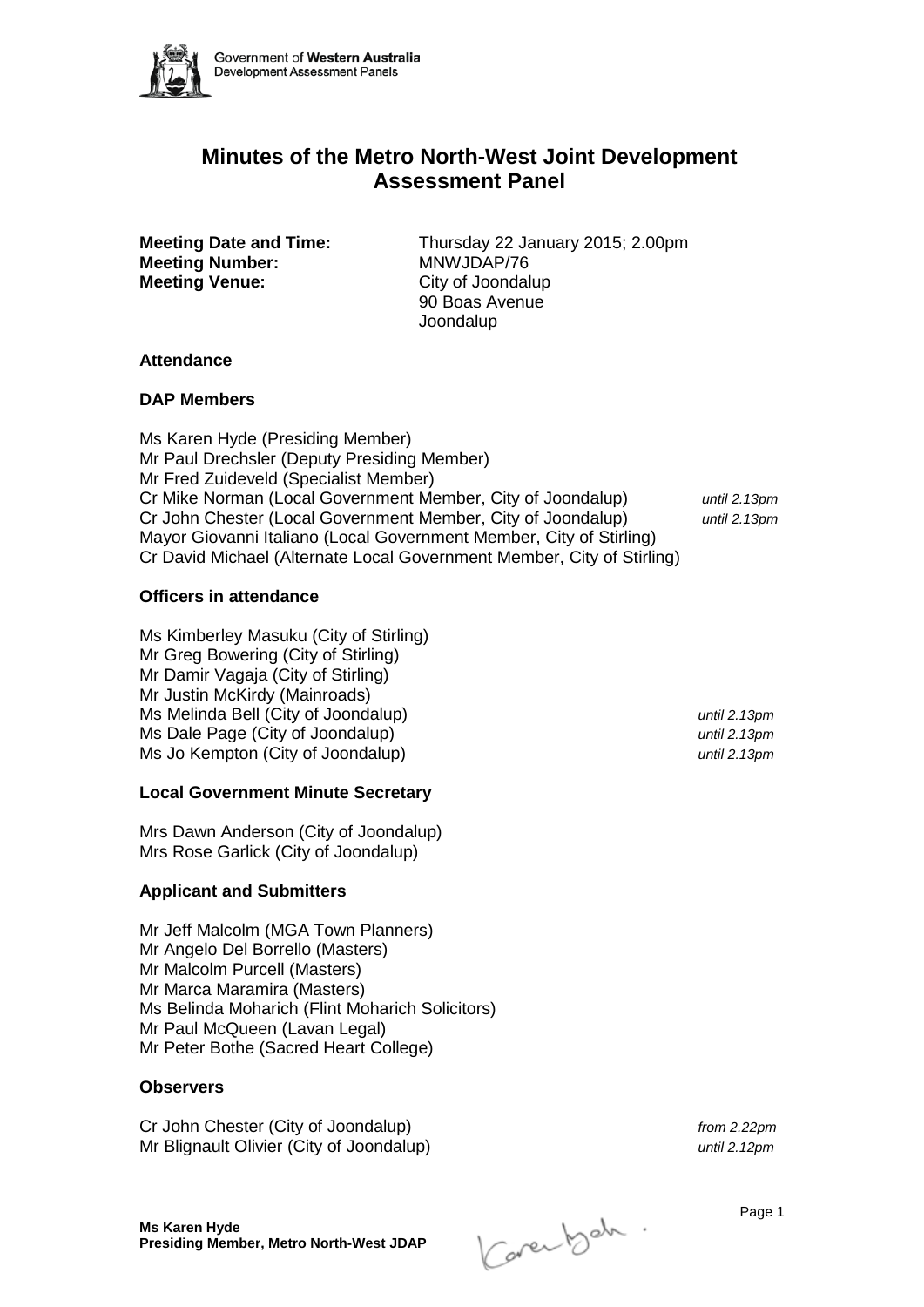

# **Members of the Public**

There were five members of the public and one member of press in attendance.

#### **1. Declaration of Opening**

The Presiding Member, Ms Karen Hyde, declared the meeting open at 2.02pm on Thursday 22 January 2015 and acknowledged the past and present traditional owners and custodians of the land on which the meeting was being held.

The Presiding Member announced the meeting would be run in accordance with the *Development Assessment Panel Standing Orders 2012* under the *Planning and Development (Development Assessment Panels) Regulations 2011*.

The Presiding Member advised that the meeting is being audio recorded in accordance with Section 5.16 of the Standing Orders 2012; No Recording of Meeting, which states: *'A person must not use any electronic, visual or audio recording device or instrument to record the proceedings of the DAP meeting unless the Presiding Member has given permission to do so.'* The Presiding Member granted permission for the minute taker to record proceedings for the purpose of the minutes only.

# **2. Apologies**

Nil.

#### **3. Members on Leave of absence**

Nil.

#### **4. Noting of minutes**

Minutes of the Metro North-West Joint Development Assessment Panel meeting No. MNWJDAP/75 held on Monday 12 January 2015 were not available for noting at the time of meeting.

#### **5. Disclosure of interests**

Panel members, Mayor Giovanni Italiano and Cr David Michael declared an impartiality interest in Item 10.1 as they had voted on this item previously.

In accordance with section 4.6.1 and 4.6.2 of the *Development Assessment Panel Standing Orders 2012*, the Presiding Member determined that the members listed above, who had disclosed an impartiality interest, were permitted to participate in discussion and voting on the items.

In accordance with section 6.3.1 of the *Development Assessment Panel Standing Orders 2012*, the Presiding Member determined Cr Rod Willox, who had disclosed a Pecuniary Interest, was not permitted to participate in the discussion or voting on the items.

## **6. Declaration of Due Consideration**

All members declared that they had duly considered the documents.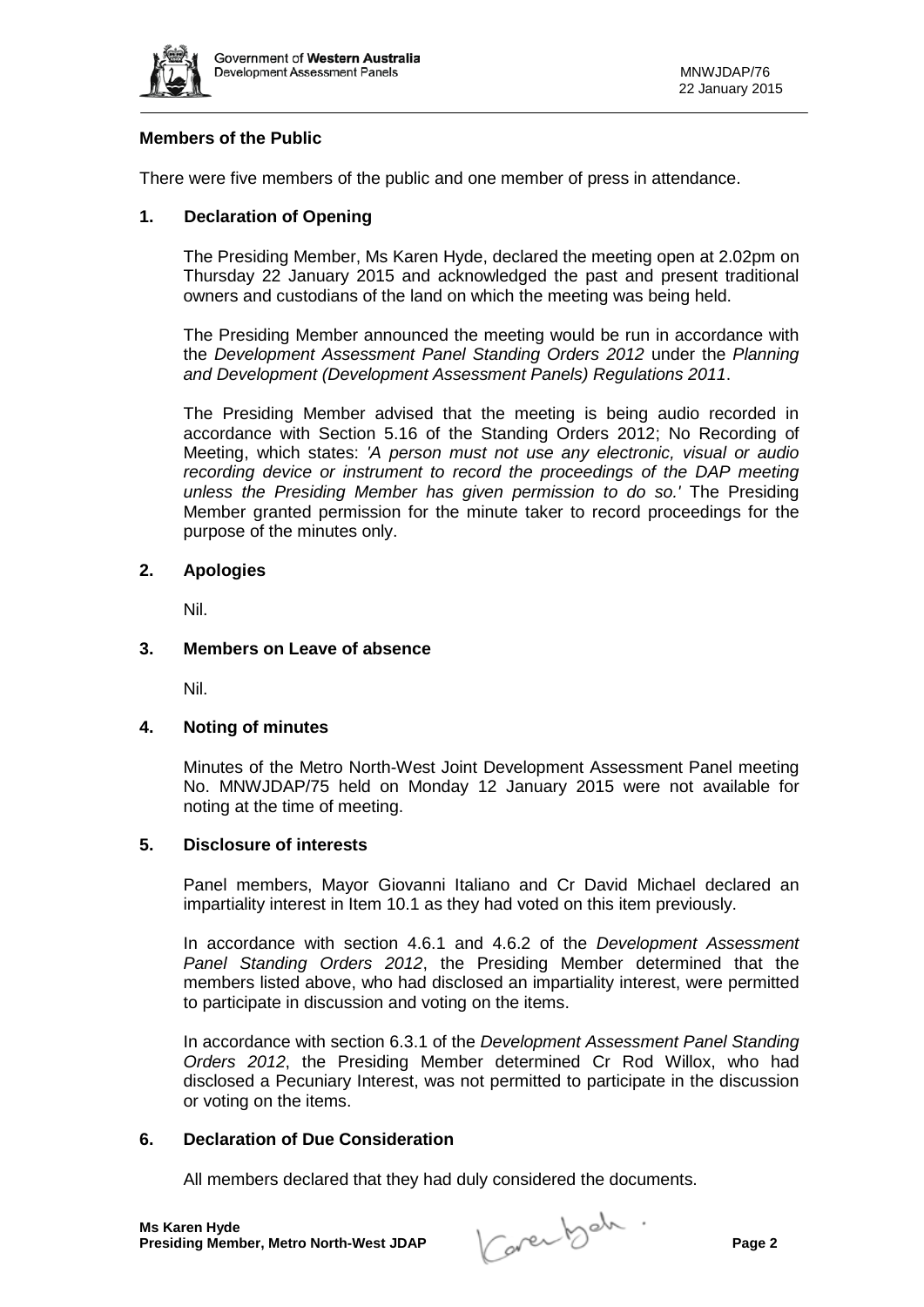

## **7. Deputations and presentations**

**7.1** Presenter Ms Belinda Moharich (Flint Moharich Solicitors)

Ms Moharich addressed the DAP members, speaking for Item 8.1.

*The presentation at Item 7.1 was heard prior to the application at 8.1.*

**7.2** Presenter Mr Paul McQueen (Lavan Legal)

Mr McQueen addressed the DAP members, speaking for Item 10.1.

*The presentation at Item 7.2 was heard prior to the application at Item 10.1.*

## **PROCEDURAL MOTION**

**Moved by:** Cr Chester **Seconded by: Cr Norman** 

That the application at Item 10.1 be heard prior to the application at Item 8.1.

## **The Procedural Motion was put and CARRIED UNANIMOUSLY.**

#### **10. Appeals to the State Administrative Tribunal**

| 10.1 | <b>Property Location:</b>   | Property Location: Lot 803 (15) Hocking |
|------|-----------------------------|-----------------------------------------|
|      |                             | Parade, Sorrento (Sacred Heart College) |
|      | <b>Application Details:</b> | EDUCATIONAL ESTABLISHMENT               |
|      |                             | (GYMNASIUM ADDITION)                    |
|      | Applicant:                  | <b>MGA Town Planners</b>                |
|      | Owner:                      | Roman Catholic Archbishop of Perth      |
|      | Responsible authority:      | City of Joondalup                       |
|      | Report date:                | 14 January 2015                         |
|      | DoP File No:                | DP13/00954                              |
|      |                             |                                         |

#### **REPORT RECOMMENDATION / PRIMARY MOTION**

**Moved by:** Cr Chester **Seconded by:** Cr Norman

That the Metro North-West Joint Development Assessment Panel, pursuant to section 31 of the *State Administrative Tribunal Act 2004* in respect of SAT application DR 199 of 2014, resolves to:

**Reconsider** its decision dated 3 September 2014 and **approve** DAP Application reference DP13/00954 and amended plans and details as set out in attachments 2, 3, 4, 5, 6 and 7 in accordance with Clause 6.9 of the *City of Joondalup District Planning Scheme No. 2*, subject to the following conditions:

## **Conditions**

1. This decision constitutes planning approval only and is valid for a period of two (2) years from the date of approval. If the subject development is not substantially commenced within the two (2) year period, the approval shall lapse and be of no further effect.

**Presiding Member, Metro North-West JDAP Page 3**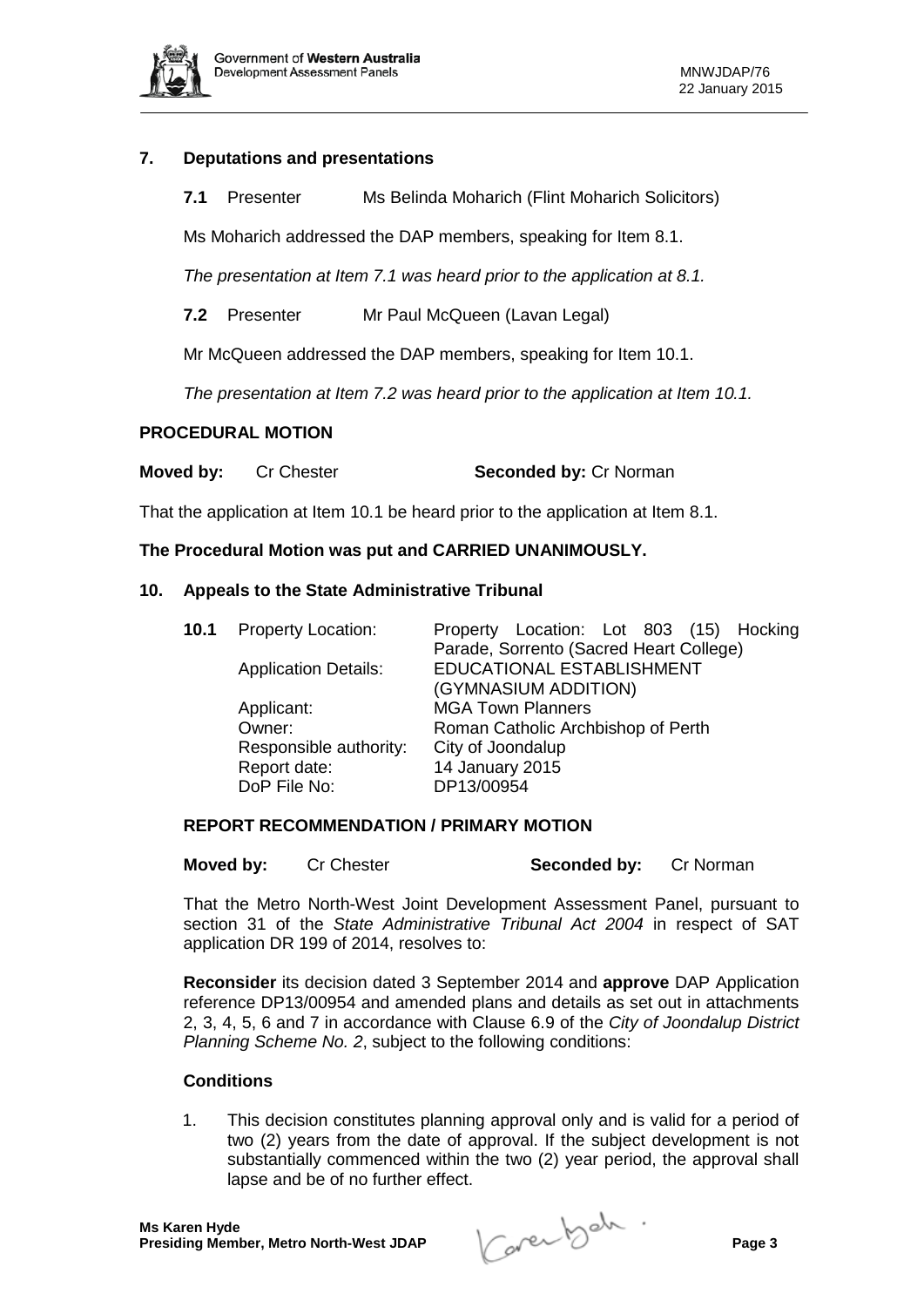

- 2. The approved Traffic Management Plan (Version 5) shall be implemented for events held in the gymnasium at all times.
- 3. Stormwater runoff is to be contained on site in accordance with the Engineers Certification dated 5 November 2014 and plans H1 Rev F and H2 Rev D dated 30 October 2014.
- 4. The development shall only be used for college, or school community purposes. It shall not be used for any other purposes, including commercial purposes without the prior planning approval of the City.
- 5. Landscaping and reticulation shall be established in accordance with the approved landscaping and irrigation plans and details dated November 2014 and December 2014, Australian Standards and best trade practice prior to the development first being occupied and thereafter maintained to the satisfaction of the City.
- 6. No construction work including preliminary construction work and earthwork is to be undertaken until a building permit which provides for a construction management plan has been issued by the City.
- 7. Refuse associated with the gymnasium shall be contained within the bin store indicated on the Bin Store Location Plan (SK2A) dated 13 September 2013*.*
- 8. Development shall be in accordance with the approved schedule of colours and materials shown on:
	- 'Sacred Heart College Gymnasium View From North East 06.08.2014'
	- 'Sacred Heart College Gymnasium View From North West 06.08.2014'
	- 'Sacred Heart College Gymnasium View From South East 06.08.2014'
	- 'Sacred Heart College Gymnasium View From South West 06.08.2014'
	- 'Sacred Heart College Gymnasium North Elevation 06.08.2014'
	- 'Sacred Heart College Gymnasium East Elevation 06.08.2014'
	- 'Sacred Heart College Gymnasium South Elevation 06.08.2014'
	- 'Sacred Heart College Gymnasium West Elevation 06.08.2014'
	- 'View 5 06.08.2014'
		- 'Report External Material and Finishes dated 6 November 2014'.

## **Advice notes**

1. Further to condition 1, where an approval has so lapsed, no development shall be carried out without the further approval under *City of Joondalup District Planning Scheme No. 2* having first being sought and obtained.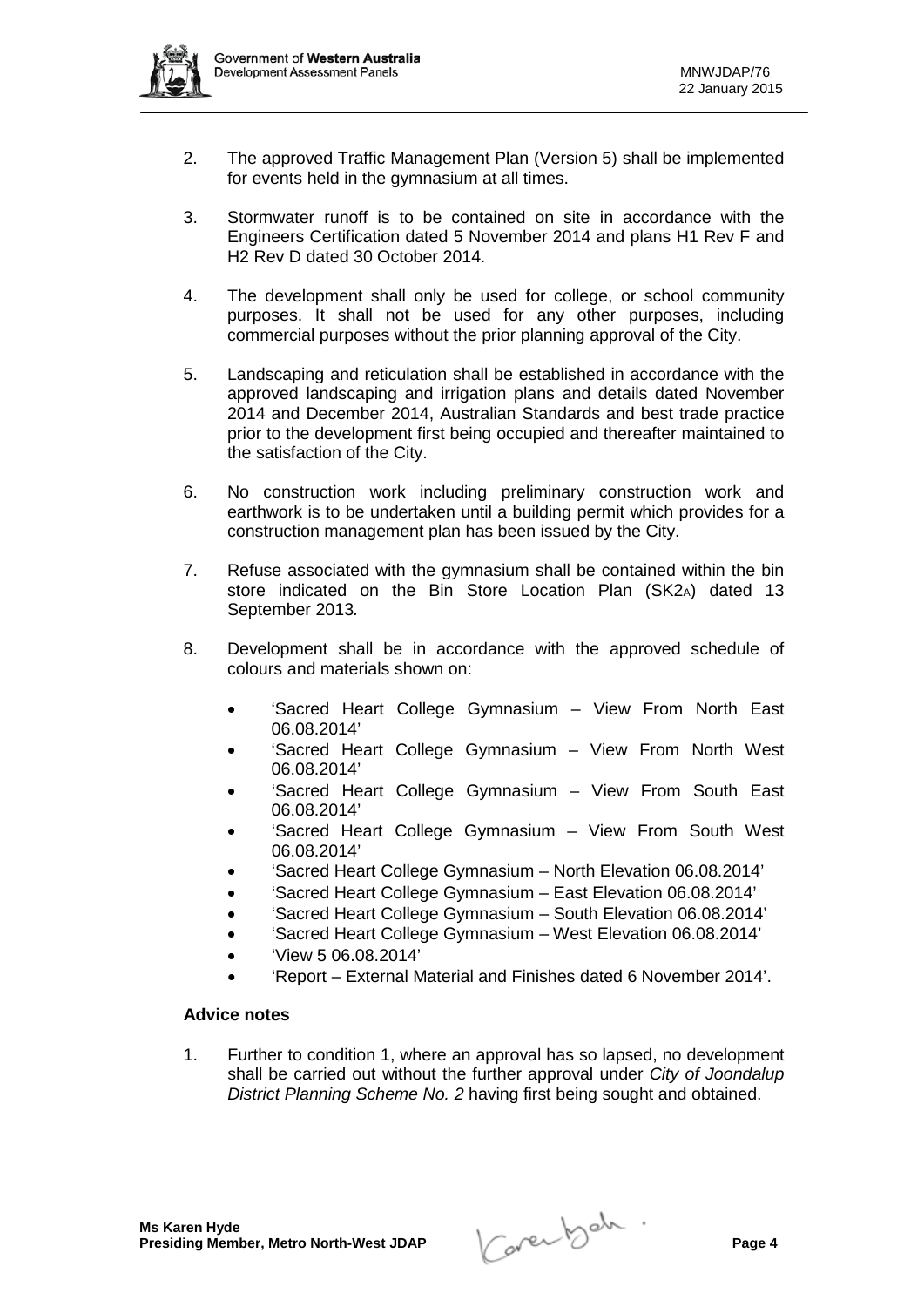

- 2. In regard to the Construction Management Plan, the plan shall detail how it is proposed to manage:
	- all forward works for the site;
	- the delivery of materials and equipment to the site;
	- the storage of materials and equipment on the site;
	- the parking arrangements for the contractors and subcontractors;
	- the management of sand and dust during the construction process;
	- other matters likely to impact on the surrounding properties
- 3. The development has been defined as a public building and shall comply with the provisions of the *Health Act 1911* relating to public building, and the *Public Building Regulations 1992*.
- 4. All construction works shall comply with the requirements of the *Environmental Protection Act 1986* and the *Environmental Protection (Noise) Regulations 1997*.
- 5. All pipework shall be installed in accordance with the *Water Services Regulations 2013*.
- 6. The development shall comply with the *Sewerage (Lighting, Ventilation and Construction) Regulations 1971*.
- 7. On completion of the installation of any Mechanical Services, the applicant/builder shall provide a Mechanical Services Plan signed by a suitably qualified Mechanical services engineer or Air Conditioning Contractor. It shall certify that the mechanical ventilation of the development complies with and is installed in accordance with Australian Standard 1668.2, AS 3666 and the *Health (Air Handling and Water Systems) Regulations 1994*.
- 8. The applicant's electrical contractor shall submit a Form 5 Electrical Compliance Certificate on completion of the electrical works.

## **The Report Recommendation/Primary Motion was put and CARRIED UNANIMOUSLY.**

*Crs Chester and Norman rotated on the panel with Mayor Italiano and Cr Michael at 2.13pm.*

## **8. Form 1 - Responsible Authority Reports – DAP Application.**

**8.1** Property Location: Lots 1 and 102, House Number 601, Wanneroo Road, Hamersley Application Details: Hardware Showroom, Showroom, Fast Food Outlet and Garden Centre ("Masters") Applicant: MGA Town Planners Owner: Broadcast Australia Pty Ltd Responsible authority: City of Stirling<br>Report date: 15 January 20 Report date: 15 January 2015<br>DoP File No: DAP/14/00635 DAP/14/00635